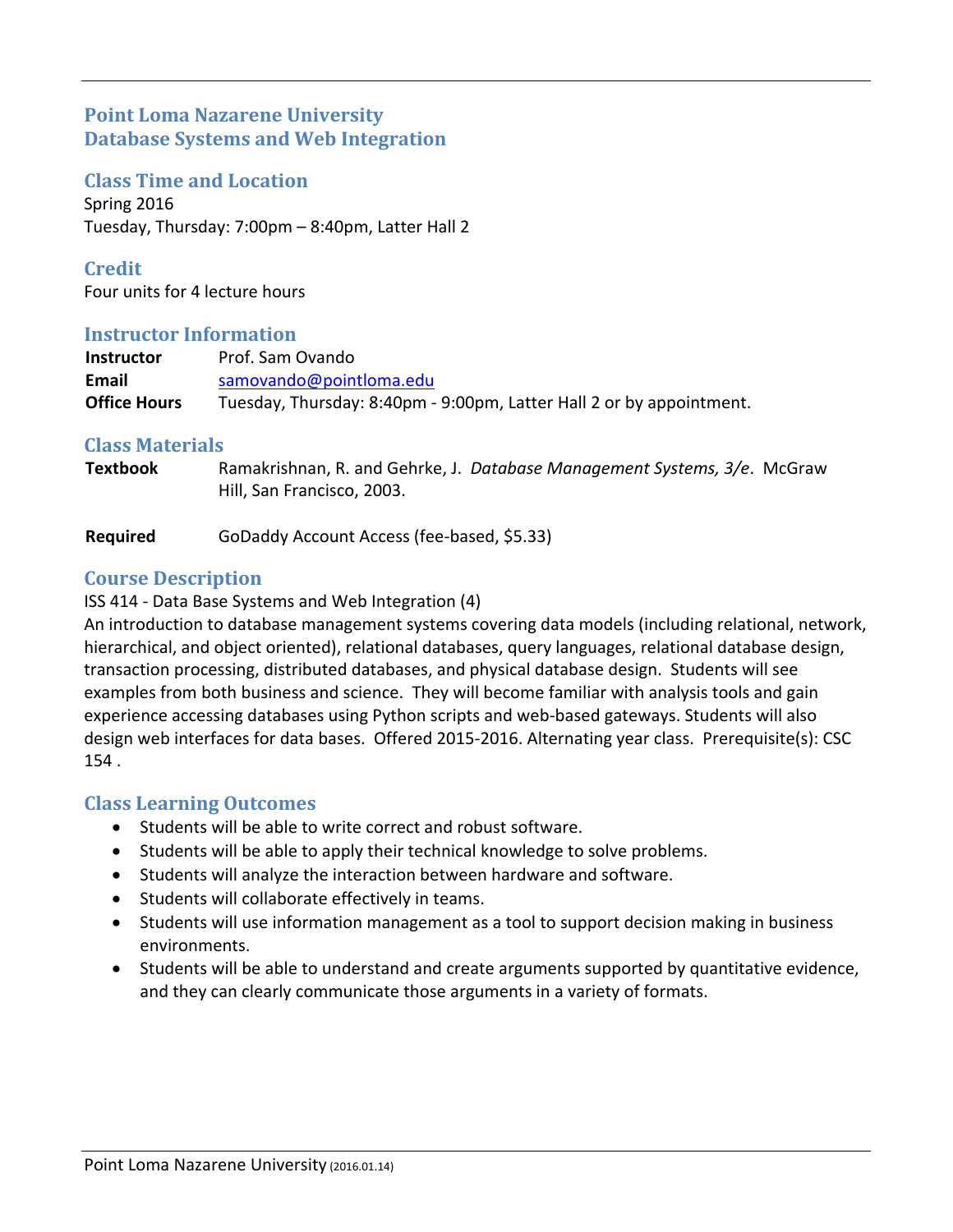#### **Course Organization**

Class time will be used for:

- 1. Introduction of material in the text to be assigned.
- 2. Discussion of assigned material in the text.
- 3. Discussion of student questions on the test or class material, including exercises attempted.
- 4. Administering tests.
- 5. Laboratory projects or Student Presentations

# **Objectives of the Course**

At the conclusion of the course the student should understand the following:

| <b>Database Concepts</b>                                | <b>Web Integration Concepts</b>                 |
|---------------------------------------------------------|-------------------------------------------------|
| Overview of database management<br>$\bullet$            | <b>HTML</b>                                     |
| systems                                                 | HTML, HTML5<br>$\circ$                          |
| Database Design essentials<br>$\bullet$                 | Forms, Graphics, Media, APIs<br>$\circ$         |
| Data Models<br>$\bullet$                                | $\bullet$ CSS                                   |
| SQL<br>$\bullet$                                        | CSS, CSS3, CSS Responsive<br>$\circ$            |
| Database Application Development<br>$\bullet$           | JavaScript<br>$\bullet$                         |
| <b>Internet Applications</b><br>$\bullet$               | Forms, Functions, DOM, Web<br>$\circ$           |
| Schema refinement, FDs,<br>$\bullet$                    | <b>Building</b>                                 |
| Normalization                                           | <b>PHP</b><br>$\bullet$                         |
| <b>Familiarity with the major Database</b><br>$\bullet$ | o PHP, Web/Database integration                 |
| Management Systems in the Industry                      |                                                 |
|                                                         | Students are introduced to the tools and skills |
| As time permits, database security will be              | used in building and maintaining web sites on   |
| introduced.                                             | the Internet. A class project integrates the    |

topics as the students build their own website.

# introduced.

# **Course Philosophy**

The **instructor** is responsible for overall planning, for directing instructional activities, and for evaluation of student achievement.

As a **student**, you are ultimately responsible for your own achievement. For example, you are responsible for meeting all scheduled activities of the course, such as class meetings, problem assignments, quizzes, exams, and class project presentations. You are also responsible for regular work outside of class in preparation for class lectures and discussions.

**Philosophy of Learning**: The skills are learned primarily by doing exercises, not simply watching examples done by others. Effective learning is an active process of being exposed to new concepts and exercising the implementation of the concepts. Individual concepts are **learned** (mastered as opposed to memorized) by thinking and working through numerous examples and exercises which involve these concepts; by this process the concepts become familiar and less abstract.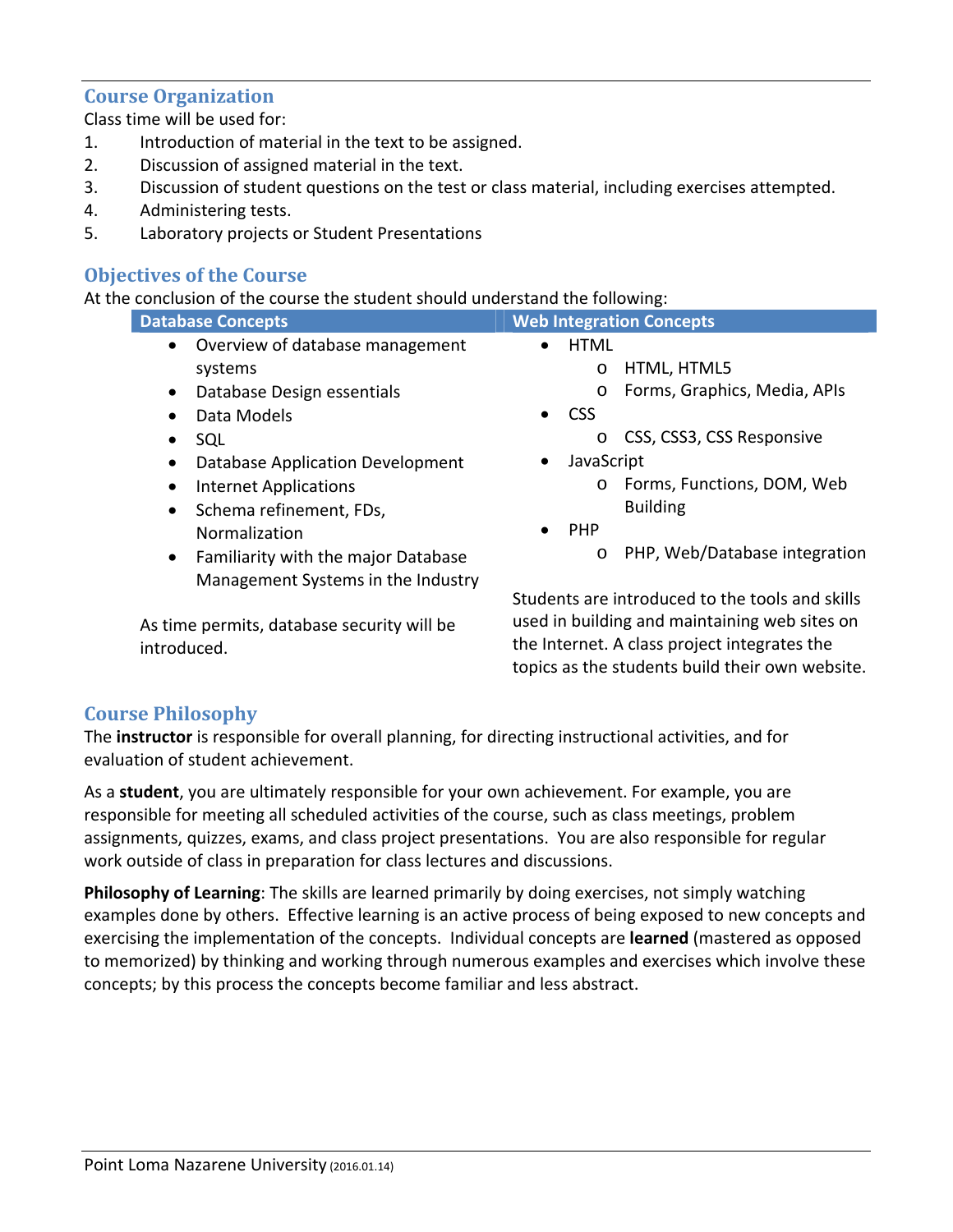# **Grading Policies**

#### **Grading**

| <b>Item</b>   | %   | <b>Comments or Examples</b>                                        |
|---------------|-----|--------------------------------------------------------------------|
| Homework      | 15% | As assigned by the instructor.                                     |
| Class         | 10% | Answering questions accurately, contributing in class discussion,  |
| Participation |     | presentation of the Web Project at mid-term and end of term as     |
|               |     | assigned by the instructor                                         |
| Student Led   | 10% | As assigned and described by the instructor                        |
| Lecture       |     |                                                                    |
| Web Project   | 10% | Semester long project as assigned by the instructor                |
| Midterm Exam  | 30% | Covers database and internet material (text, online, homework)     |
| Final Exam    |     | 25% Covers database and internet material (text, online, homework) |

**Grading scale.** Approximate minimal percentages required to obtain a given grade are:

|                          |             | [87.5, 90]   | [77.5, 80]   | [67.5, 70]   |            |
|--------------------------|-------------|--------------|--------------|--------------|------------|
|                          | [92.5, 100] | [82.5, 87.5] | [72.5, 77.5] | [62.5, 67.5] | $[0 - 60]$ |
| $\overline{\phantom{0}}$ | [90, 92.5]  | [80, 82.5]   | [70, 72.5]   | [60, 62.5]   |            |

**Grade components**. The grade components are homework exercises, class participation, student led lecture, exams, and a semester website project that integrates the assigned learning and homework exercises.

- **Late work**. Late assignments will be worth 70% if turned in after the class period in which they are due, and are not accepted if late by more than 7 days.
- **Accuracy of solutions**. Answers to questions asked in class, on exams, or as part of assigned exercises must be formulated carefully in terms of words and notations used in the course. Credit is determined by the degree to which answers and solutions respond to the specific question or problem stated. Maximize your credit by learning the language and notation of the course.
- **Electronic Assignments**. Assignments sent in as attachments must be prepared in a style suitable for grading. The following guidelines are used to determine credit:
	- o The organization must be easy to follow
	- o The formatting must enhance the organization
	- $\circ$  Complete solutions must be written for problems (not just answers); answers must be clearly indicated
	- o Use complete sentences to answer questions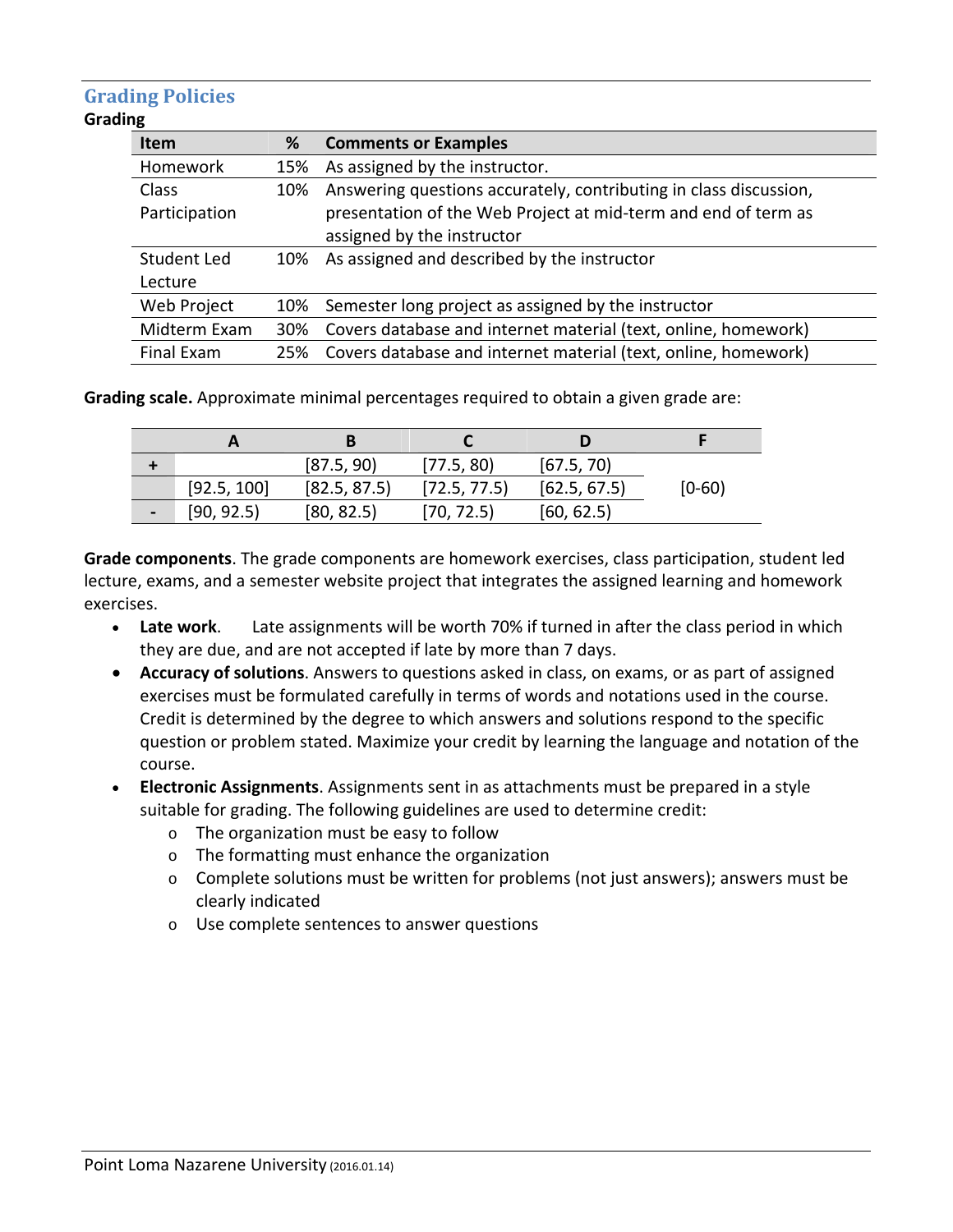- **Coding Guidelines.** Coding should conform to the guidelines as exemplified in the textbook and by the instructor. The following guidelines are also important
	- o Use self‐descriptive file‐names
	- o Use self‐descriptive variable names
	- $\circ$  Make appropriate use of comments in the coding to help organize the coding and help explain logic or flow. If you were to use your coding as an example to someone you were teaching or tutoring, the coding with comments should help the novice understand your work clearly.
	- $\circ$  Use spacing appropriately so that the coding is easy to read. Jumbled coding without proper spacing within a line or spacing between lines will negatively affect your grade.
- **Semester Web Project**. Each student will be working on a project throughout the semester. The project will involve the creation of a personal website where the skills being taught are incrementally implemented into the website development.
	- $\circ$  50% of the grade will be based on the student's ability to implement the skills in a technically accurate and appropriate manner.
	- $\circ$  50% of the grade will be based on a student's ability to make the site visually appealing and easy for a user to navigate and use
		- Avoid the need for scrolling vertically and horizontally
		- Reduce the number of clicks as much as possible
		- Use text and background color schemes that are easy on the eye and not distracting
- **Mid‐Term and Final Presentations**. At the middle and end of the semester, each student will present their project to the class, providing a visual presentation of their website development and providing a technical explanation of their work. No presentation shall be missed without prior consent or a well‐documented emergency beyond your control. A score of zero will be assigned for a presentation that is missed without prior consent or a well‐documented emergency beyond your control. Students will sign-up for their presentation time-slot and this schedule will be made public to the class. Grading for the presentation will fall in the category of class participation (50% of the presentation grade will be based on the student's ability to present professionally; 50% of the presentation grade will be based on demonstrating mastery of the technology learned and implemented through explanation or responses to questions asked by the instructor).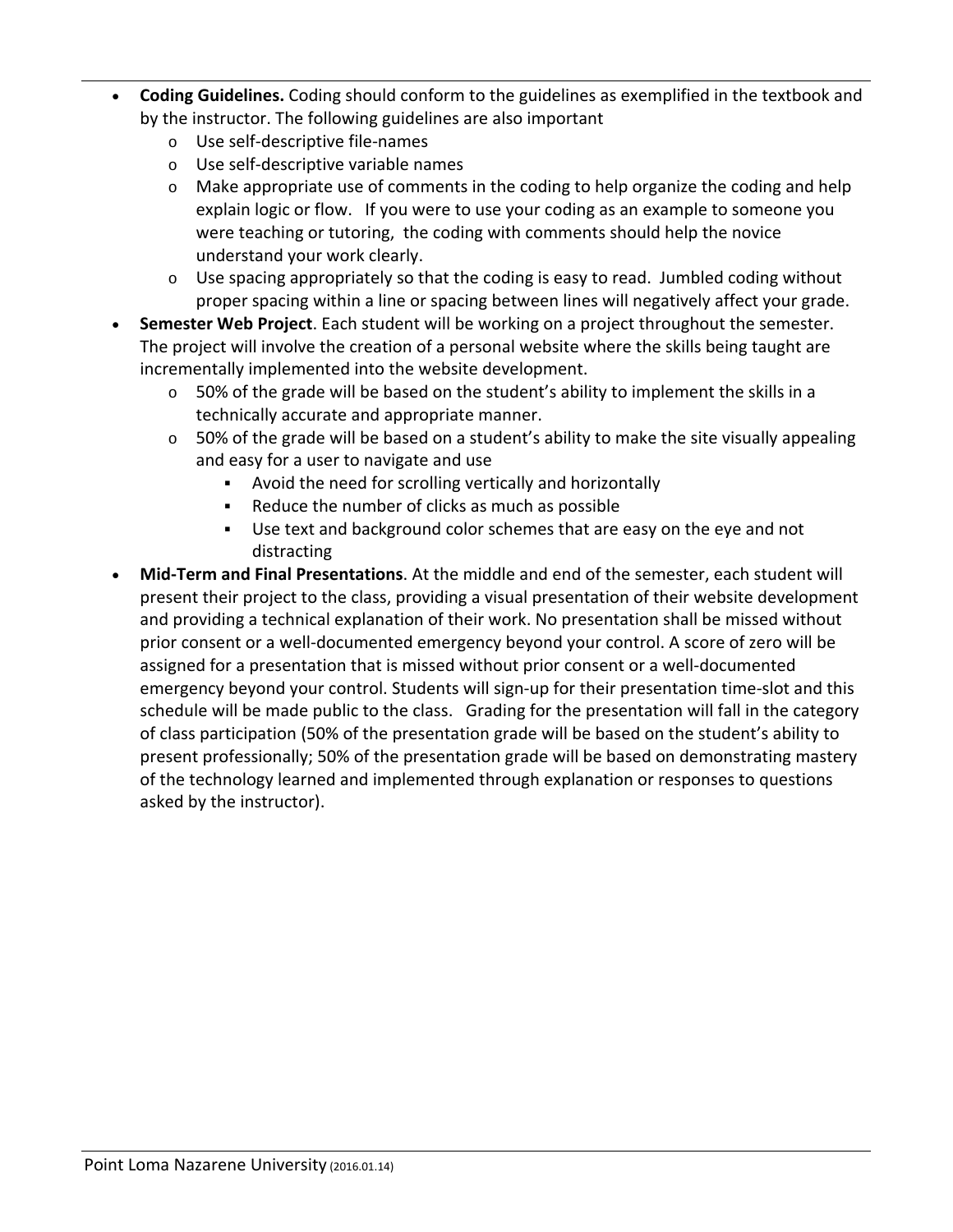#### **Academic & General Policies**

The University's Official Academic and General Policies can be found online at:

http://catalog.pointloma.edu/content.php?catoid=8&navoid=864

The information below is provided for your ease of reference and highlights policies for this course.

#### **University Mission:**

Point Loma Nazarene University exists to provide higher education in a vital Christian community where minds are engaged and challenged, character is modeled and formed, and service becomes an expression of faith. Being of Wesleyan heritage, we aspire to be a learning community where grace is foundational, truth is pursued, and holiness is a way of life.

# **Department Mission:**

The Mathematical, Information, and Computer Sciences department at Point Loma Nazarene University is committed to maintaining a curriculum that provides its students with the tools to be productive, the passion to continue learning, and Christian perspectives to provide a basis for making sound value judgments.

# **Attendance:**

Attendance is expected at each class session. In the event of an absence you are responsible for the material covered in class and the assignments given that day.

Regular and punctual attendance at all classes in which a student is registered is considered essential to optimum academic achievement. Therefore, regular attendance and participation in each course are minimal requirements to be met. There are no allowed or excused absences except as approved in writing by the Provost for specific students participating in certain university‐sanctioned activities. Excused absences still count toward the 10%‐20% limits, but allow students to make up work, quizzes, or tests missed as a result of a university‐sanctioned activity. Activities of a unique nature, such as labs or other activities identified clearly on the syllabus, cannot be made up except in rare instances when instructors have given advanced, written approval for doing so. Whenever the number of accumulated absences in a class, for any cause, exceeds ten (10) percent of the total number of class meetings, the faculty member should send an e‐mail to the student and the Vice Provost for Academic Administration (VPAA) warning of attendance jeopardy. If more than twenty (20) percent of the total number of class meetings is reported as missed, the faculty member or VPAA may initiate the student's de‐enrollment from the course without further advanced notice to the student. If the date of de‐ enrollment is past the last date to withdraw from a class, the student will be assigned a grade of W or WF consistent with university policy in the Grading section of the catalog. There are no refunds for courses where a de‐enrollment was processed. For more details see the PLNU catalog: http://catalog.pointloma.edu/content.php?catoid=18&navoid=1278#Class\_Attendance

# **Class Enrollment:**

It is the student's responsibility to maintain his/her class schedule. Should the need arise to drop this course (personal emergencies, poor performance, etc.), the student has the responsibility to follow through (provided the drop date meets the stated calendar deadline established by the university), not the instructor. Simply ceasing to attend this course or failing to follow through to arrange for a change of registration (drop/add) may easily result in a grade of F on the official transcript.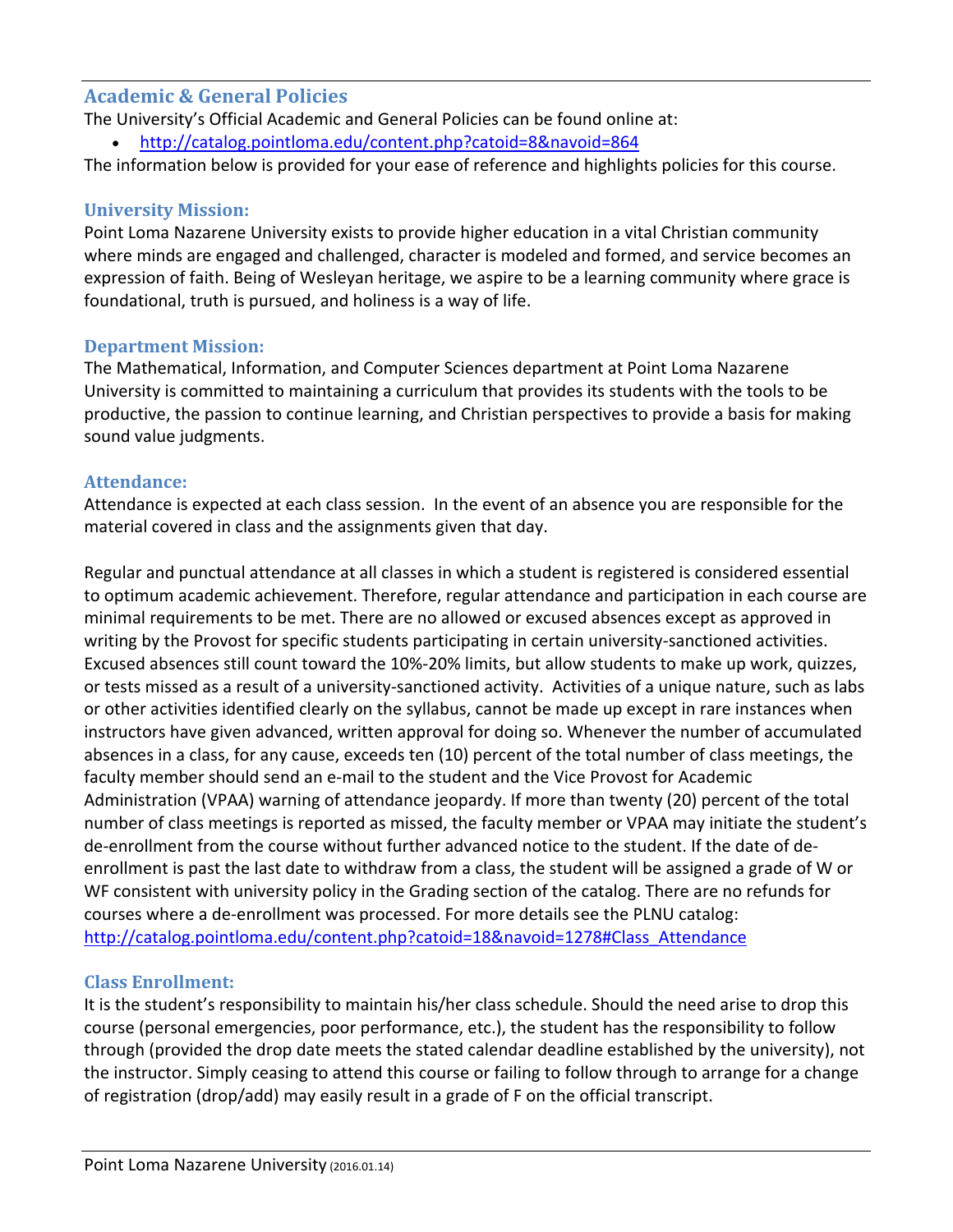#### **Academic Accommodations**:

While all students are expected to meet the minimum academic standards for completion of their courses as established by the instructors, students with special needs may require academic accommodations. At Point Loma Nazarene University, students requesting academic accommodations must file documentation with the Disability Resource Center (DRC), located in the Bond Academic Center. Students can also reach the Disability Resource Center by phone at 619‐849‐2486 or by e‐mail at DRC@pointloma.edu. Once the student files documentation, the Disability Resource Center contacts the student's instructors and provides written recommendations for reasonable and appropriate accommodations to meet the individual needs of the student. This policy assists the university in its commitment to full compliance with Section 504 of the Rehabilitation Act of 1973, the Americans with Disabilities (ADA) Act of 1990, and ADA Amendments Act of 2008, all of which prohibit discrimination against students with special needs and guarantees all qualified students equal access to the benefits of PLNU programs and activities. For more details see the PLNU catalog:

http://catalog.pointloma.edu/content.php?catoid=18&navoid=1278#Academic\_Accommodations

Students with learning disabilities who may need accommodations should discuss options with the instructor during the first two weeks of class.

#### **Academic Honesty:**

The Point Loma Nazarene University community holds the highest standards of honesty and integrity in all aspects of university life. Any violation of the university's commitment is a serious affront to the very nature of Point Loma's mission and purpose. Violations of academic honesty include cheating, plagiarism, falsification, aiding academic dishonesty, and malicious interference. The details of PLNU's meaning of each of these words can be found in the PLNU catalog at: http://catalog.pointloma.edu/content.php?catoid=18&navoid=1278#Academic\_Honesty

A student remains responsible for the academic honesty of work submitted in PLNU courses and the consequences of academic dishonesty beyond receipt of the final grade in the class and beyond the awarding of the diploma. Ignorance of these catalog policies will not be considered a valid excuse or defense. Students may not withdraw from a course as a response to a consequence.

A student who is caught cheating on any item of work will receive a zero on that item and may receive an "F" for the semester. See the PLNU Catalog for a further explanation of the PLNU procedures for academic dishonesty

(http://catalog.pointloma.edu/content.php?catoid=18&navoid=1278#Academic\_Honesty).

#### **Final Exam: Date and Time:**

The final exam date and time is set by the university at the beginning of the semester and may not be changed by the instructor. Only in the case that a student is required to take three exams during the same day of finals week is an instructor authorized to change the exam date and time for that particular student. **The final exam is 7:30‐10:00 P, on Tuesday May 2, 2016.**

#### **Copyright Protected Materials:**

Point Loma Nazarene University, as a non‐profit educational institution, is entitled by law to use materials protected by the US Copyright Act for classroom education. Any use of those materials outside the class may violate the law.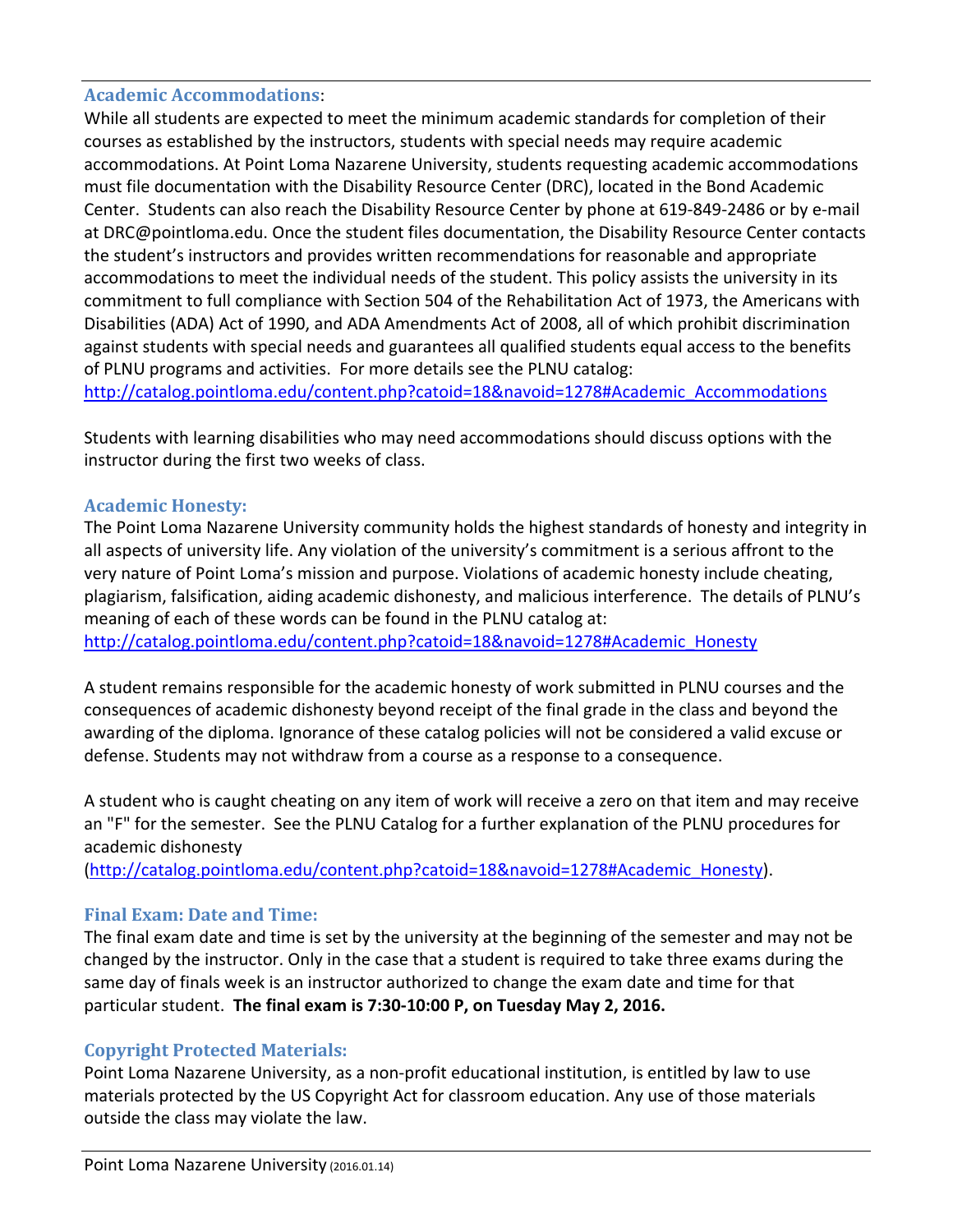#### **Credit Hour:**

In the interest of providing sufficient time to accomplish the stated course learning outcomes, this class meets the PLNU credit hour policy for an 4 unit class delivered over 15 weeks. Specific details about how the class meets the credit hour requirements can be provided upon request.

#### **Classroom Attire**

All students are expected to dress in ways that make the classroom a place where all students are comfortable and can work efficiently. Distracting attire is not permitted in the classroom. For example, attire associated with the "rush" activities of fraternities and sororities simply causes too many distractions in the classroom. If you choose to "rush" one of the fraternities or sororities, please make sure the "rush" officials know that "rush" attire will not be allowed in this classroom.